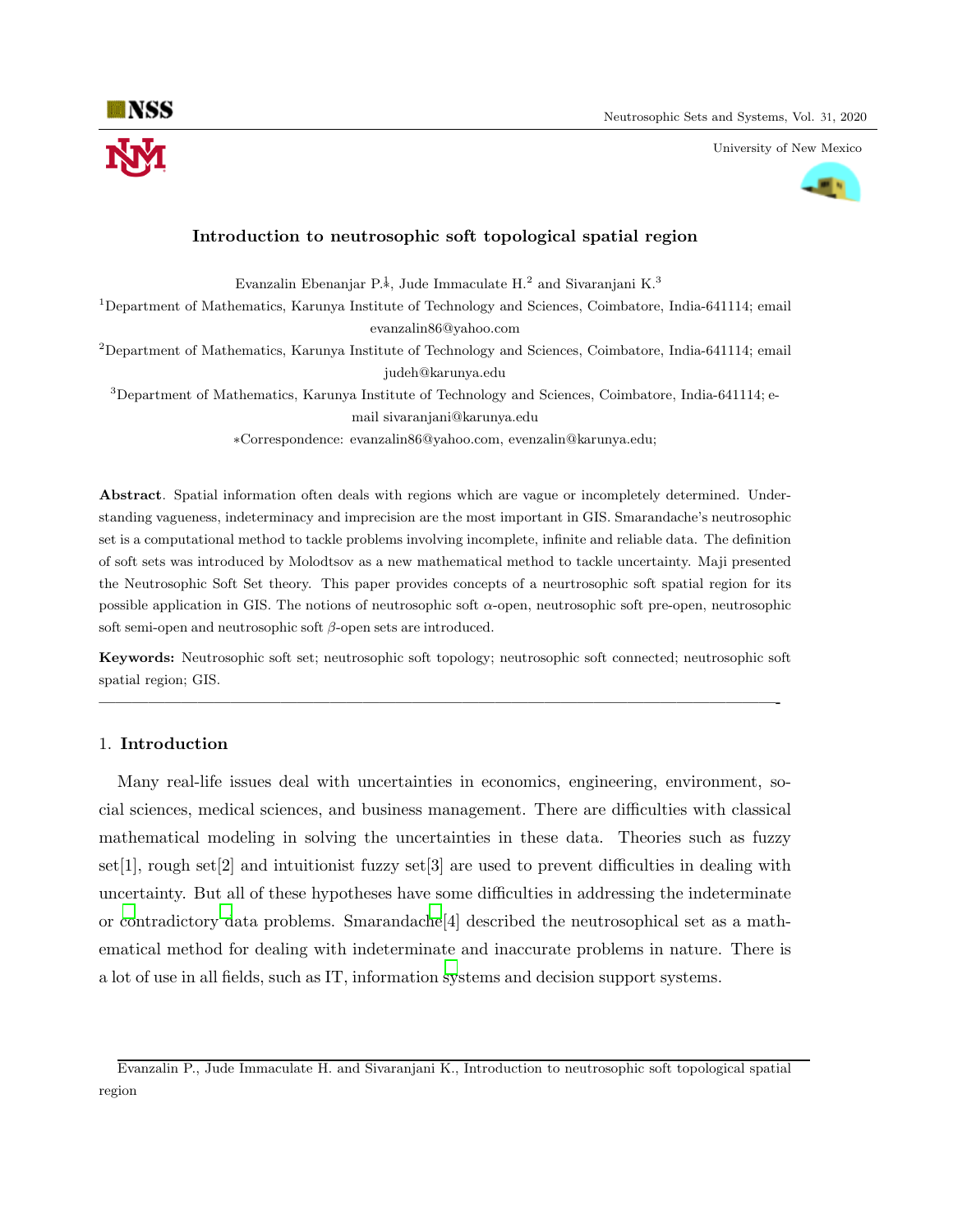Abdel-Basset[\[5\]](#page-6-4) has developed a Novel Intelligent Medical Decision Support Model based on soft computing and IoT as the use of neutrosophical sets for decision-making. In[\[6\]](#page-6-5) the researchers developed neutrosophic multi-criterion approach to help healthcare professionals predict illness. In[\[7\]](#page-6-6) a solution is proposed to Neutrosophic Linear Fractional Programming Problem (NLFP) in the case of triangular neutrosophic number costs of the objective function, capital and engineering coefficients.  $\text{In} [8]$  $\text{In} [8]$  the researchers suggest the method to help the patient and doctor know whether the patient is having a heart failure through neutrophic multi-criteria decision making (NMCDM).

The neutrosophical topological space theory was proposed in [\[9\]](#page-6-8). Further neutrosophic topological space was studied in [\[10\]](#page-6-9). Subsequently, the sets were added similar to the neutrosophic open and neutrosophic closed sets. Neutrosophic semi-open set[NSO] and neutrosophic semi-closed sets[NSC] have been introduced by Iswaraya et.al.[\[11\]](#page-6-10). Imran et.al.[\[12\]](#page-6-11) proposed neutrosophic semi- $\alpha$  open sets and analysed their basic properties. Arokiarani et.al. [\[13\]](#page-6-12) studied about neutrosophic semi-open (resp. pre-open and  $\alpha$ -open) functions and examined their relations. Rao et.al.[\[14\]](#page-6-13) proposed neutrosophic pre-open sets.

In [\[15\]](#page-6-14) the researchers investigate new kind of neutrosophic continuity in neutrosophic topological spaces known as Neutrosophicαgs continuity maps and also the properties and characterization Neutrosophic  $\alpha$ gs Irresolute Maps were examined. Anitha et.al.[\[16\]](#page-6-15) proposed the concept of NGSR-closed sets and NGSR-open sets. NGSR continuous and NGSR-contra continuous mappings are also further studied. Dhavaseelan et.al. [\[17\]](#page-6-16) introduced neutrosophic almost α-contra-continuous function and studied their properties. In [\[18\]](#page-6-17) the authors introduced neutrosophic generalized b–closed sets and Neutrosophic generalized b-continuity in Neutrosophic topological spaces.

Molodstov[\[19\]](#page-6-18) introduced the soft set theory as a computational method for tackling insecurity. Maji[\[20\]](#page-6-19) combined the concept of soft set and neutrosophic set together by introducing the current mathematical framework called neutrosophic soft set. In[\[21\]](#page-6-20) neutrosophic soft set was applied in making decision. Several researchers[\[22,](#page-7-0) [23,](#page-7-1) [24,](#page-7-2) [25,](#page-7-3) [26\]](#page-7-4) applied in various mathematical systems the concept of neutrosophic soft sets. Bera[\[27\]](#page-7-5) introduced neurosophic soft topological spaces. Neutrosophic spatial region as introduced by A.A.Salama[\[28\]](#page-7-6). This paper explores the theory and some of its features of neutrosophic soft topological space. The notions of neutrosophic soft  $\alpha$ -open, neutrosophic soft pre-open, neutrosophic soft semi-open and neutrosophic soft  $\beta$ -open sets are introduced. Furthermore, for possible application in GIS, the simple neutrosophic soft region is introduced.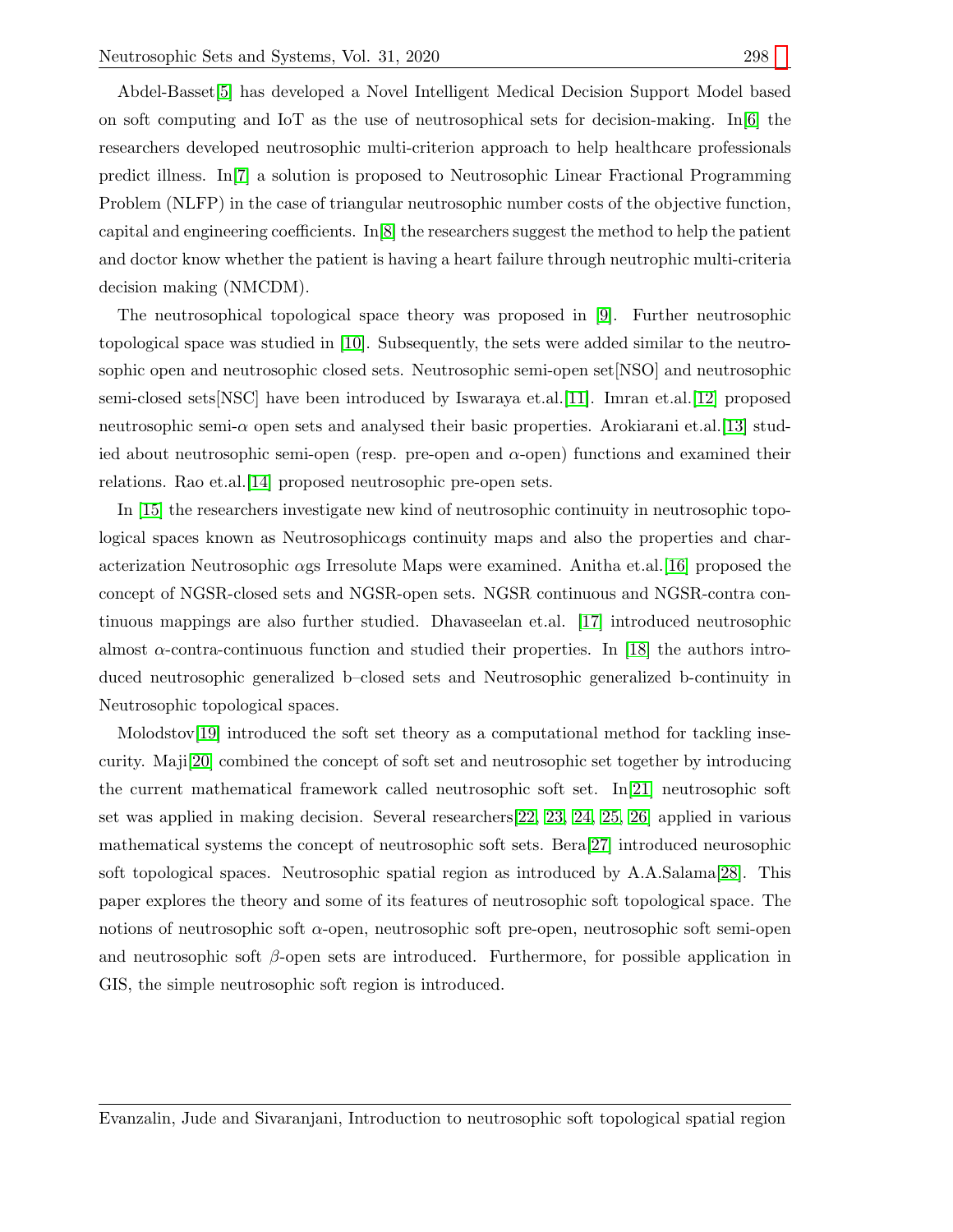# 2. Preliminaries

**Definition 2.1.** ([\[19\]](#page-6-18)).  $(F, E)$  is a soft set in X where  $F : E \to \mathcal{P}(Y)$  is a mapping where  $\mathcal{P}(Y)$  is a power set of Y. We express  $(F, E)$  by  $\widetilde{F}$ .  $\widetilde{F} = \{(e, F(e)) : e \in E\}.$ 

**Definition 2.2.** ([\[4\]](#page-6-3)). A neutrosophic set (NS) A on Y is defined as:  $A = \{\leq$  $y, T_A(y), I_A(y), F_A(y) >: y \in Y$  where  $T, I, F: Y \longrightarrow ]^-0, 1^+[$  and  $-0 \le T_A(y) + I_A(y) +$  $F_A(y) \leq 3^+$ 

**Definition 2.3.** Let Y be an set and E be parameter set. Let  $\mathcal{P}(Y)$  denotes the set of all neutrosophic soft set(NSS) of Y. Then  $(F, E)$  is called a NSS over Y where  $F : E \to \mathcal{P}(Y)$  is a mapping. We express the NSS  $(F, E)$  by  $\widetilde{F}_N$ .

That is,  $F_N = \{ (e, \{ : y \in Y \}) e \in E \}$ 

**Definition 2.4.** The complement of the NSS  $\widetilde{F}_N$  is denoted by  $(\widetilde{F}_N)^c$  and is defined by  $\widetilde{F}_{N}^{c} = \{ (e, \{ : y \in Y \}) e \in E \}$ 

**Definition 2.5.** For any two NSS  $\widetilde{F}_N$  and  $\widetilde{G}_N$  over Y,  $\widetilde{F}_N$  is a neutrosophic soft subset of  $G_N$  if  $T_{\widetilde{F}_{N(e)}}(y) \leq T_{\widetilde{G}_{N(e)}}(y)$  ;  $I_{\widetilde{F}_{N(e)}}(y) \leq I_{\widetilde{G}_{N(e)}}(y)$  ;  $F_{\widetilde{F}_{N(e)}}(y) \geq F_{\widetilde{G}_{N(e)}}(y)$ ; for all  $e \in E$  and  $y \in Y$ .

**Definition 2.6.** A NSS  $F_N$  over Y is said to be null NSS if  $T_{\widetilde{F}_{N(e)}}(y) = 0$ ;  $I_{\widetilde{F}_{N(e)}}(y) = 0$ ;  $F_{\widetilde{F_{N}(e)}}(y) = 1$ ; for all  $e \in E$  and  $y \in Y$ . It is denoted by  $\Phi_N$ .

**Definition 2.7.** A NSS  $F_N$  over Y is said to be absolute NSS if  $T_{\widetilde{F}_{N(e)}}(y) = 1$ ;  $I_{\widetilde{F}_{N(e)}}(y) = 1$ ;  $F_{\widetilde{F_{N}(e)}}(y) = 0$ ; for all  $e \in E$  and  $y \in Y$ . It is denoted by  $Y_{N}$ 

**Definition 2.8.** The union of two NSS  $\widetilde{F}_N$  and  $\widetilde{G}_N$  is denoted by  $\widetilde{F}_N \cup \widetilde{G}_N$  and is defined by  $\widetilde{H}_N = \widetilde{F}_N \cup \widetilde{G}_N$ , where the truth-membership, indeterminacy-membership and falsity membership of  $\widetilde{H}_N$  are as follows

$$
T_{\widetilde{H_{N(e)}}}(y) = \begin{cases} T_{\widetilde{F_{N(e)}}}(y) & \text{if } e \in A - B \\ T_{\widetilde{G_{N(e)}}}(y) & \text{if } e \in B - A \end{cases}
$$
  

$$
\max\{T_{\widetilde{F_{N(e)}}}(y), T_{\widetilde{G_{N(e)}}}(y)\} \text{ if } e \in A \cap B
$$
  

$$
I_{\widetilde{H_{N(e)}}}(y) = \begin{cases} I_{\widetilde{G_{N(e)}}}(y) & \text{if } e \in A - B \\ \frac{I_{\widetilde{F_{N(e)}}}(y)}{2} & \text{if } e \in B - A \end{cases}
$$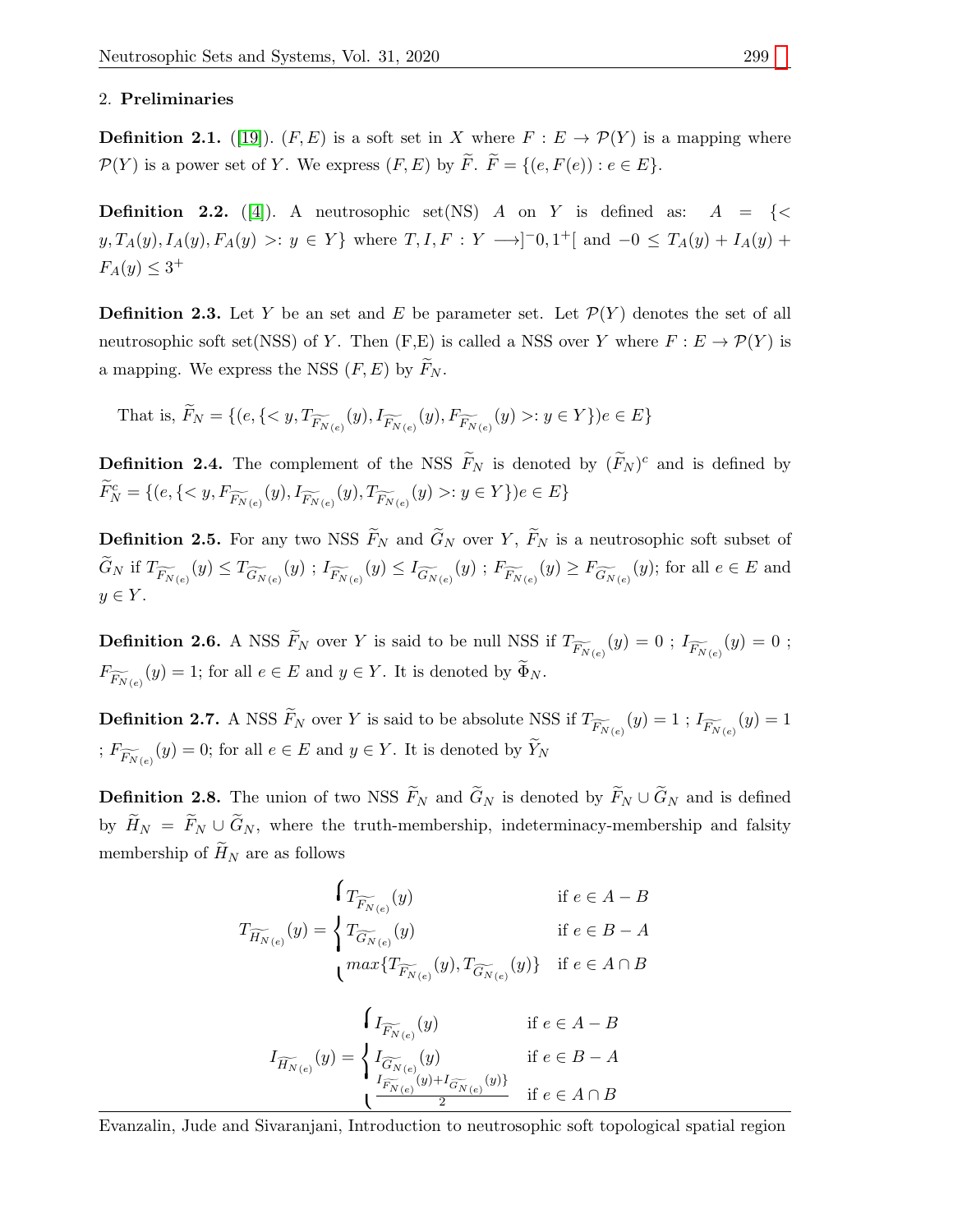$$
F_{\widetilde{H_{N(e)}}}(y) \qquad \text{if } e \in A - B
$$

$$
F_{\widetilde{H_{N(e)}}}(y) = \begin{cases} F_{\widetilde{G_{N(e)}}}(y) & \text{if } e \in B - A \\ \min\{F_{\widetilde{F_{N(e)}}}(y), F_{\widetilde{G_{N(e)}}}(y)\} & \text{if } e \in A \cap B \end{cases}
$$

**Definition 2.9.** The intersection of two NSS  $\widetilde{F}_N$  and  $\widetilde{G}_N$  is denoted by  $\widetilde{F}_N \cap \widetilde{G}_N$  and is defined by  $\widetilde{H}_N = \widetilde{F}_N \cap \widetilde{G}_N$ , where the truth-membership, indeterminacy-membership and falsity membership of  $\widetilde{H}_N$  are as follows

$$
\begin{aligned} T_{\widetilde{H_{N(e)}}}(y)&=min\{T_{\widetilde{F_{N(e)}}}(y),T_{\widetilde{G_{N(e)}}}(y)\},\\ I_{\widetilde{H_{N(e)}}}(y)&=\frac{I_{\widetilde{F_{N(e)}}}(y)+I_{\widetilde{G_{N(e)}}}(y)\}}{2},\\ F_{\widetilde{H_{N(e)}}}(y)&=may\{F_{\widetilde{F_{N(e)}}}(y),F_{\widetilde{G_{N(e)}}}(y)\} \end{aligned}
$$

### 3. Neutrosophic soft topological space

**Definition 3.1.** Let  $NSS(Y, E)$  be the family of all NSS over Y and  $\widetilde{\tau}_N \subset NSS(Y, E)$ . Then  $\widetilde{\tau}_N$  is called neutrosophic soft topology(NST) on  $(Y, E)$  if the following conditions are satisfied:

- (i)  $\widetilde{\Phi}_N$ ,  $\widetilde{Y}_N \in \widetilde{\tau}_N$
- (ii)  $\widetilde{\tau}_N$  is closed under arbitrary union.
- (iii)  $\widetilde{\tau}_N$  is closed under finite intersection.

Then the triplet  $(Y, \tilde{\tau}_N, E)$  is called neutrosophic soft topological space(NSTS). The members of  $\widetilde{\tau}_N$  are called neutrosophic soft open sets in  $(Y, \widetilde{\tau}_N, E)$ . A NSS  $\widetilde{F}_N$  in  $NSS(Y, E)$  is soft closed in  $(Y, \widetilde{\tau}_N, E)$  if its complement  $(\widetilde{F}_N)^c$  is neutrosophic soft open set in  $(Y, \widetilde{\tau}_N, E)$ .

The neutrosophic soft closure of  $\widetilde{F}_N$  is the NSS,  $N\mathit{scl}(\widetilde{F}_N) = \bigcap \{ \widetilde{G}_N : \widetilde{G}_N \text{ is neutrosophic } \}$ soft closed and  $\widetilde{F}_N \subseteq \widetilde{G}_N$ .

The neutrosophic soft interior of  $\widetilde{F}_N$  is the NSS,  $N\text{sint}(\widetilde{F}_N) = \bigcup \{ \widetilde{O}_N : \widetilde{O}_N \text{ is neutrosophic } \}$ soft closed and  $O_N \subseteq F_N$ .

It is easy to see that  $\widetilde{F}_N$  is neutrosophic soft open if and only if  $\widetilde{F}_N = N\text{sint}(\widetilde{F}_N)$  and neutrosophic soft closed if and only if  $\widetilde{F}_N = N \mathop{sol}(\widetilde{F}_N)$ .

**Theorem 3.2.** Let  $(Y, \widetilde{\tau}_N, E)$  be a NSTS over  $(Y, E)$  and  $\widetilde{F}_N$  and  $\widetilde{G}_N \in NSS(Y, E)$  then

- (i)  $N\text{sint}(\widetilde{F}_N) \subset \widetilde{F}_N$  and  $N\text{sint}(\widetilde{F}_N)$  is the largest open set.
- (ii)  $\widetilde{F}_N \subset \widetilde{F}_N$  implies  $N\text{sint}(\widetilde{F}_N) \subset N\text{sint}(\widetilde{F}_N)$
- (iii)  $N\text{sint}(\widetilde{F}_N)$  is an neutrosophic soft open set. That is  $N\text{sint}(\widetilde{F}_N) \in \widetilde{\tau}_N$
- (iv)  $\widetilde{F}_N$  is neutrosophic soft open iff  $N\text{sint}(\widetilde{F}_N) = \widetilde{F}_N$

(v) 
$$
N\text{sin}t(N\text{sin}t(\widetilde{F}_N)) = N\text{sin}t(\widetilde{F}_N)
$$

(vi)  $N\text{sin}t(\Phi_N) = \Phi_N$  and  $N\text{sin}t(Y_N) = Y_N$ 

$$
(vii) Nsint(\widetilde{F}_N \cap \widetilde{G}_N) = Nsint(\widetilde{F}_N) \cap Nsint(\widetilde{G}_N)
$$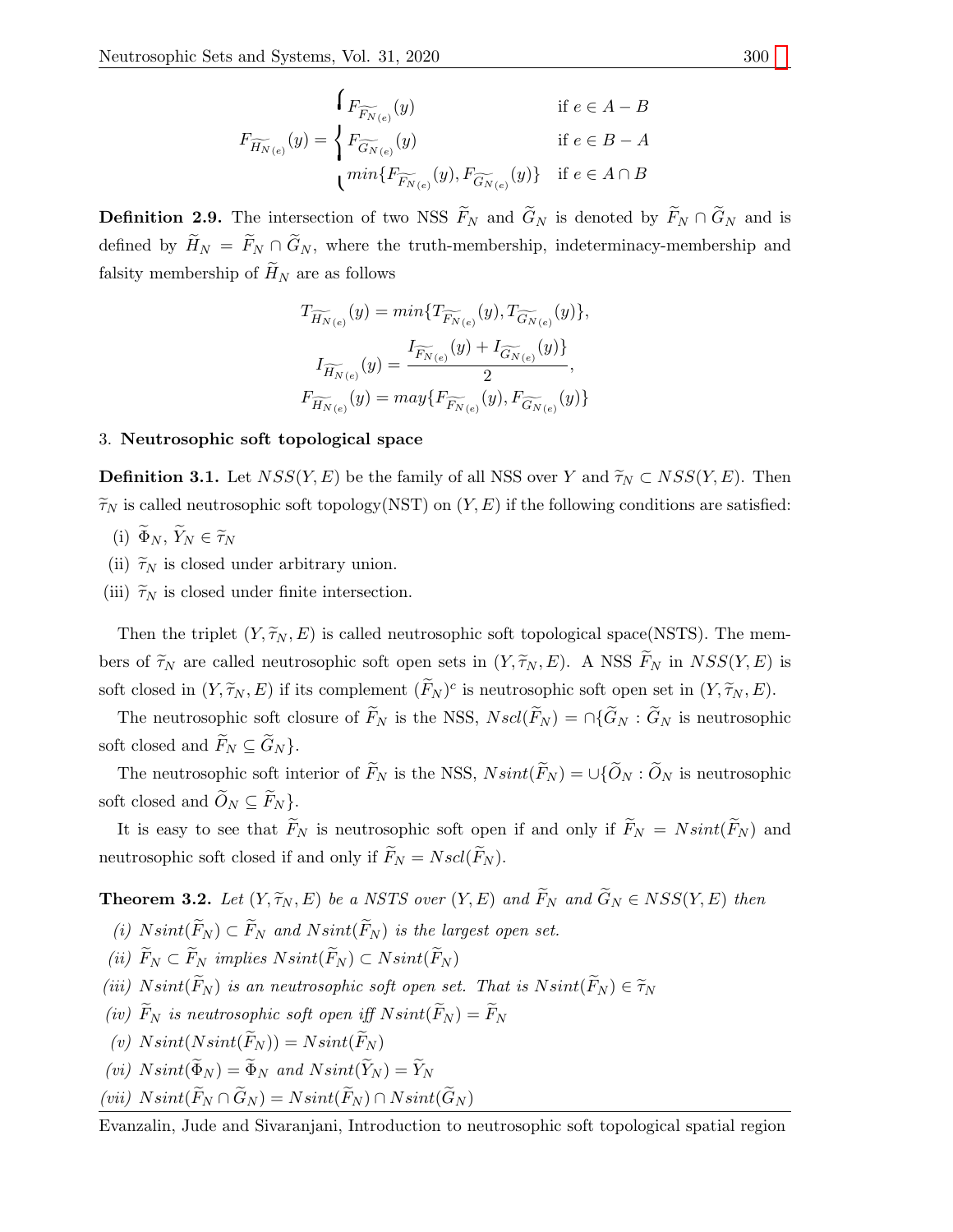(viii)  $N\text{sint}(\widetilde{F}_N) \cup N\text{sint}(\widetilde{G}_N) \subset N\text{sint}(\widetilde{F}_N \cup \widetilde{G}_N)$ 

**Theorem 3.3.** Let  $(Y, \widetilde{\tau}_N, E)$  be a NSTS  $(Y, E)$  and  $\widetilde{F}_N$  and  $\widetilde{G}_N \in NSS(Y, E)$  then

- (i)  $\widetilde{F}_N \subset N\,(\widetilde{F}_N)$  and  $N\,scl(\widetilde{F}_N)$  is the smallest closed set
- (ii)  $\widetilde{F}_N \subset \widetilde{F}_N$  implies  $Nscl(\widetilde{F}_N) \subset Nscl(\widetilde{F}_N)$
- (iii)  $N\, \text{sol}(\widetilde{F}_N)$  is neutrosophic soft closed set. That is  $N\, \text{sol}(\widetilde{F}_N) \in (\widetilde{\tau}_N)^c$
- (iv)  $\widetilde{F}_N$  is neutrosophic soft closed iff  $N\,\widetilde{F}_N = \widetilde{F}_N$
- (v)  $Nscl(Nscl(\widetilde{F}_N)) = Nscl(\widetilde{F}_N)$
- (vi)  $N\text{ }sol(\widetilde{\Phi}_N) = \widetilde{\Phi}_N$  and  $N\text{ }sol(\widetilde{Y}_N) = \widetilde{Y}_N$
- (vii)  $N\,el(\widetilde{F}_N \cup \widetilde{G}_N) = N\,el(\widetilde{F}_N) \cup N\,el(\widetilde{G}_N)$
- (viii)  $N\mathop{sol}(\widetilde{F}_N) \cap N\mathop{sol}(\widetilde{G}_N) \subset N\mathop{sol}(\widetilde{F}_N \cap \widetilde{G}_N)$

## 4. Neutrosophic soft nearly open sets

**Definition 4.1.** Let  $(Y, \tilde{\tau}_N, E)$  be a NSTS and  $\tilde{F}_N$  be a neutrosophic soft open set in  $(Y, E)$ , then  $\widetilde{F}_N$  is called

- (i) Neutrosophic soft  $\alpha$ -open iff  $\widetilde{F}_N \subseteq N\text{sint}(N\text{salt}(\widetilde{F}_N)))$
- (ii) Neutrosophic soft pre-open iff  $\widetilde{F}_N \subseteq N\text{sint}(N\text{scd}(\widetilde{F}_N))$
- (iii) Neutrosophic soft semi-open iff  $\widetilde{F}_N \subseteq Nscl(Nsint(\widetilde{F}_N))$
- (iv) Neutrosophic soft  $\beta$ -open iff  $\widetilde{F}_N \subseteq Nscl(Nsint(Nscl(\widetilde{F}_N)))$
- (v) Neutrosophic soft regular-open iff  $\widetilde{F}_N = N\text{sint}(N\text{ }scl(\widetilde{F}_N))$

**Definition 4.2.** Let  $(Y, \widetilde{\tau}_N, E)$  be a NSTS and  $\widetilde{F}_N \in NSS(Y, E)$ , then  $\widetilde{F}_N$  is called

- (i) Neutrosophic soft  $\alpha$ -closed iff  $N\,sl(N\,sint(N\,sol(\widetilde{F}_N)))\subseteq \widetilde{F}_N$
- (ii) Neutrosophic soft pre-closed iff  $N\mathop{sol}(N\mathop{sint}(\widetilde{F}_N)) \subseteq \widetilde{F}_N$
- (iii) Neutrosophic soft semi-clsed iff  $N\text{sin}t(N\text{sc}l(\widetilde{F}_N)) \subseteq \widetilde{F}_N$
- (iv) Neutrosophic soft  $\beta$ -closed iff  $N\text{sint}(N\text{sd}(N\text{sint}(\widetilde{F}_N))) \subseteq \widetilde{F}_N$
- (v) Neutrosophic soft regular-closed iff  $\widetilde{F}_N = N \, \text{sol}(N \, \text{sint}(\widetilde{F}_N))$

#### 5. Neutrosophic soft region

Topological relationships have played a significant role during space search, analysis and reasoning through Geographical information systems (GIS) and Geospatial databases. The topological relations between smooth, unstable and fuzzy spatial regions have been developed on the basis of the nine-intersection model. In the past couple of decades a lot of emphasis has been given to the topological relationship research issue, particularly between uncertain spatial regions. Nevertheless, formal representation and calculation of topological links between unknown regions remains an open issue and needs further investigation. We discuss further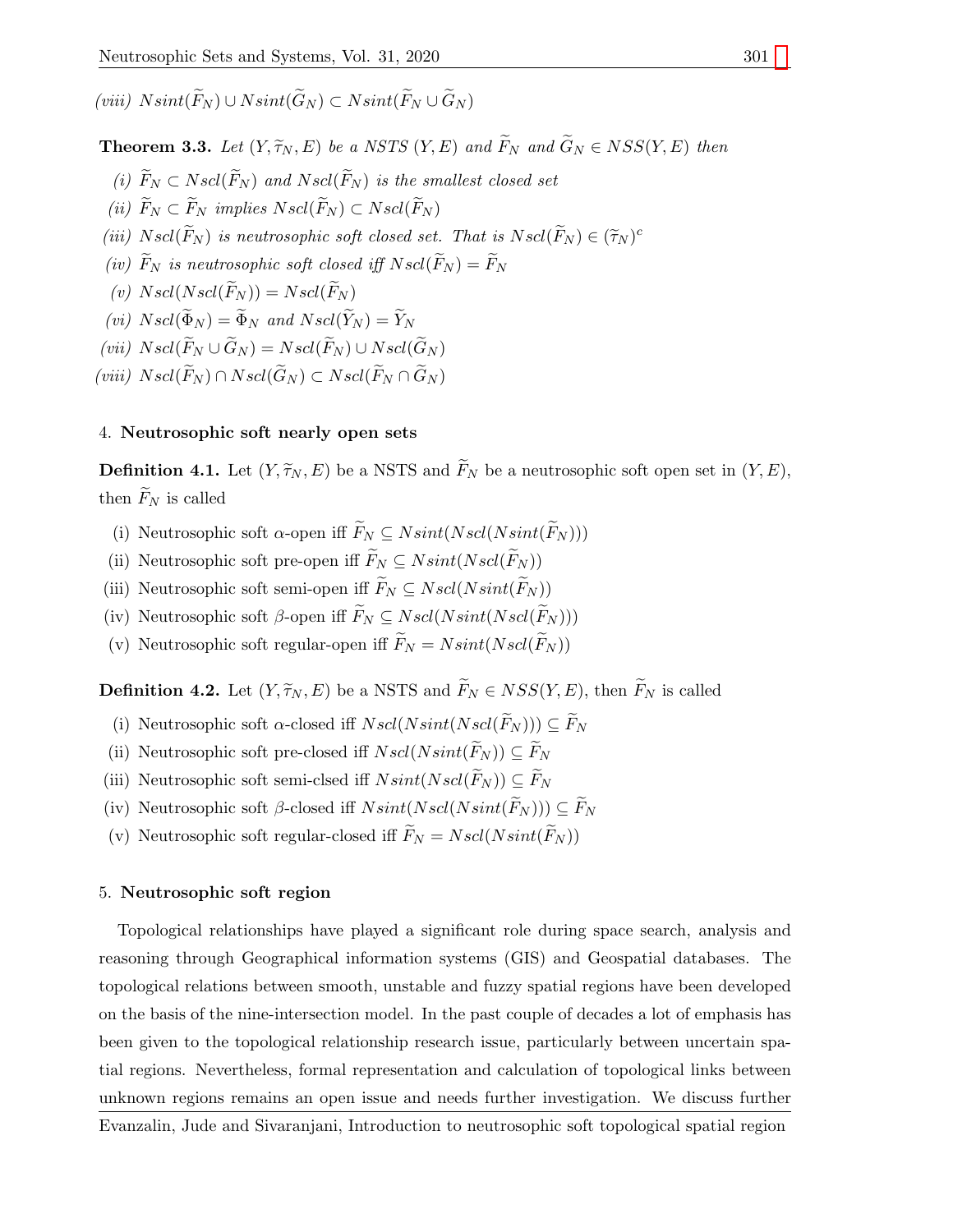definitions and proposals for a neutrosophic soft topological region, which provide an theoretical framework for the modeling of neutrosophic soft topology relations among uncertain regions.

**Definition 5.1.** Let  $(Y, \widetilde{\tau}_N, E)$  be a NSTS over  $(Y, E)$  and  $\widetilde{F}_N \in NSS(Y, E)$ . Then neutrosophic soft boundary of  $\widetilde{F}_N$  is defined by  $\partial \widetilde{F}_N = N \operatorname{scl}(\widetilde{F}_N) \cap N \operatorname{scl}((\widetilde{F}_N)^c)$ 

**Definition 5.2.** Let  $(Y, \widetilde{\tau}_N, E)$  be a NSTS over  $(Y, E)$ . Then the neutrosophic soft exterior of  $\widetilde{F}_N \in NSS(Y, E)$  is denoted by  $(\widetilde{F}_N)_o$  and is defined by  $(\widetilde{F}_N)_o = N\text{sint}((\widetilde{F}_N)^c)$ 

**Theorem 5.3.** Let  $\widetilde{F}_N$  and  $\widetilde{G}_N$  be two NSS over  $(Y, E)$ . Then

- (i)  $(\widetilde{F}_N)_o = N\text{sint}((\widetilde{F}_N)^c)$
- (ii)  $(\widetilde{F}_N \cup \widetilde{G}_N)_o = (\widetilde{F}_N)_o \cap (\widetilde{G}_N)_o$
- (iii)  $(\widetilde{F}_N)_o \cup (\widetilde{G}_N)_o \subset (\widetilde{F}_N \cap \widetilde{G}_N)_o$

**Theorem 5.4.** Let  $(Y, \widetilde{\tau}_N, E)$  be a NSTS over  $(Y, E)$  and  $\widetilde{F}_N$ ,  $\widetilde{G}_N \in NSS(Y, E)$ . Then

- (i)  $(\partial \widetilde{F}_N)^c = N\text{sint}(\widetilde{F}_N) \cup N\text{sint}((\widetilde{F}_N)^c)$
- (ii)  $Nscl(\widetilde{F}_N) = Nsint(\widetilde{F}_N) \cup \partial \widetilde{F}_N$
- (iii)  $\partial \widetilde{F}_N = Nscl(\widetilde{F}_N) \cap Nscl((\widetilde{F}_N)^c)$
- (iv)  $\partial \widetilde{F}_N \cap N\text{sint}(\widetilde{F}_N) = \widetilde{\Phi}_N$
- (v)  $\partial(\partial(\partial(\widetilde{F}_N))) = \partial(\partial(\widetilde{F}_N))$

**Definition 5.5.** Let  $(Y, \widetilde{\tau}_N, E)$  be a NSTS over  $(Y, E)$ . Then a pair of non-empty neutrosophic soft open sets  $\widetilde{F}_N$ ,  $\widetilde{G}_N$  is called a neutrosophic soft separation of  $(Y, \widetilde{\tau}_N, E)$  if  $\widetilde{Y}_N = \widetilde{F}_N \cup \widetilde{G}_N$ and  $\widetilde{F}_N \cap \widetilde{G}_N = \widetilde{\Phi}_N$ 

**Definition 5.6.** A NSTS  $(Y, \widetilde{\tau}_N, E)$  is said to be neutrosophic soft connected if there does not exist a neutrosophic soft separation of  $(Y, \tilde{\tau}_N, E)$ . Otherwise  $(Y, \tilde{\tau}_N, E)$  is said to be neutrosophic soft disconnected.

Now we shall describe a model for basic spatial neutrosophic soft region based on neutrosophic soft connectedness.

**Definition 5.7.** Let  $(Y, \widetilde{\tau}_N, E)$  be a NSTS. A spatial neutrosophic soft region in  $(Y, E)$  is a non empty neutrosophic soft subset  $\widetilde{F}_N$  such that

- (i)  $N\text{sin}t(\widetilde{F}_N)$  is neutrosophic soft connected.
- (ii)  $\widetilde{F}_N = Nscl(Nsint(\widetilde{F}_N))$

### 6. Conclusion

The neutrosophic soft4-intersection model can be implemented as an application to GIS for neutrosophic soft topological relationships between neutrosophic soft regions with sharp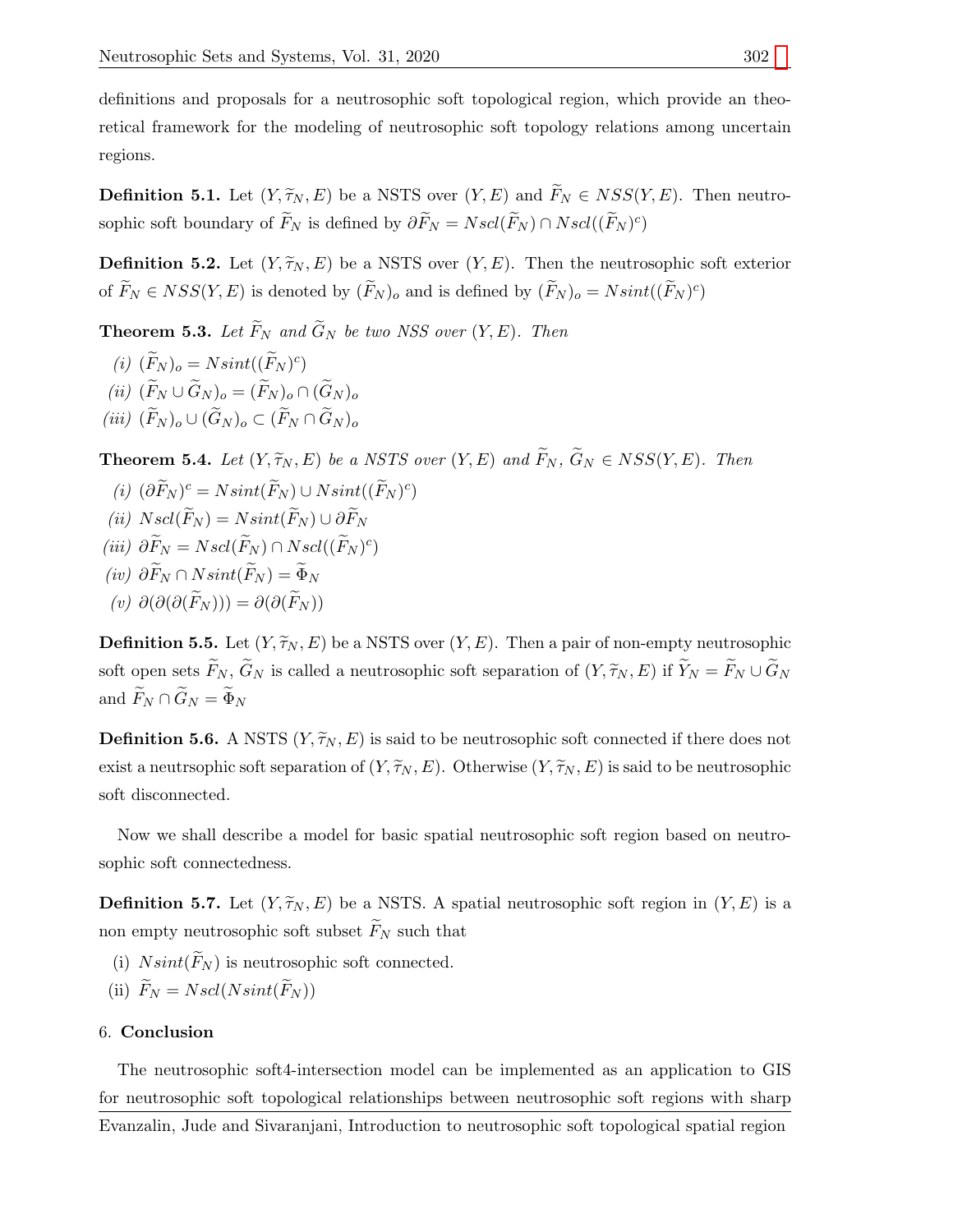neutrosophical soft boundaries and for neutrosophic soft regions with broad neutrosophical soft boundaries. These models can be used to formulate spatial database consistency constraints and can also be used in information systems such as mobile robots and route navigation systems.

### References

- <span id="page-6-0"></span>1. Zadeh, L.A. Fuzzy sets, Information and Control, 1965, 8(3), 338 - 353.
- <span id="page-6-1"></span>2. Pawlak, Z. Rough sets, Int J Parallel Prog, 1982 11(5), 341 - 356.
- <span id="page-6-2"></span>3. Atanassov, K. Intuitionstic fuzzy sets, Fuzzy set syst, 1986,20, 87-96.
- <span id="page-6-3"></span>4. Smarandache, F. Neutrosophic set- a generalization of the intuitionstic fuzzy set, International Journal of pure and applied mathematics, 2005, 24(3), 287-294.
- <span id="page-6-4"></span>5. Abdel-Basset, M.; Manogaran, G.; Gamal, A.; Chang, V. A Novel Intelligent Medical Decision Support Model Based on Soft Computing and IoT, IEEE Internet of Things Journal, 2019.
- <span id="page-6-5"></span>6. Abdel-Basset, M.; Mohamed, M. A novel and powerful framework based on neutrosophic sets to aid patients with cancer, Future Generation Computer Systems, 2019, 98, 144-153.
- <span id="page-6-6"></span>7. Abdel-Basset, M.; Mohamed, M.; Smarandache, F. Linear fractional programming based on triangular neutrosophic numbers, International Journal of Applied Management Science, 2019, 11(1), 1-20.
- <span id="page-6-7"></span>8. Abdel-Basset, M.; Gamal, A.; Manogaran, G.; Long, H. V. A novel group decision making model based on neutrosophic sets for heart disease diagnosis, Multimedia Tools and Applications, 2019, 1-26.
- <span id="page-6-8"></span>9. Salama, A.A. ; Alblowi, S.A. Neutrosophic set and neutrosophic topological space, ISOR J. mathematics, 2012, 3(4), 31 - 35.
- <span id="page-6-9"></span>10. Salama, A.; Florentin Smarandache ; ValeriKroumov. Neutrosophic Closed Set and Neutrosophic Continuous Functions, Neutrosophic Sets and Systems, 2014, (4), 4-8.
- <span id="page-6-10"></span>11. Iswarya, P. ; Bageerathi, K. On Neutrosophic semi-open sets in Neutrosophic topological spaces, International Journal of Mathematical Trends and Technology, 2016, 37(3), 214-223.
- <span id="page-6-11"></span>12. Imran, Q.H.; Smarandache, F.; Riad K Al-Hamido ; Dhavaseelan, R. On Neutrosophic semi alpha open sets, Neutrosophic Sets and Systems, 2017, (18), 37-42.
- <span id="page-6-12"></span>13. Arokiarani, I.; Dhavaseelan, R.; Jafari, S.; Parimala, M. On some new notations and functions in neutrosophic topological Spaces, Neutrosophic Sets and Systems, 2017, 16, 16-19.
- <span id="page-6-13"></span>14. Venkateswara Roa, V. ; Srinivasa Rao. Neutrosophic pre-open sets and pre-closed sets in Neutrosophic topology, International Journal of Chem Tech Research, 2017, 10(10), 449-458.
- <span id="page-6-14"></span>15. Banu priya, V.; and Chandrasekar, S. Neutrosophic αgs Continuity And Neutrosophic αgs Irresolute Maps, Neutrosophic Sets and Systems, 2019, 28, 162-170.
- <span id="page-6-15"></span>16. Anitha, S.; Mohana, K.; Florentin Smarandache On NGSR Closed Sets in Neutrosophic Topological Spaces, Neutrosophic Sets and Systems, 2019, 28, 171-178.
- <span id="page-6-16"></span>17. Dhavaseelan,R.; Hanif PAGE Neutrosophic Almost Contra α-Continuous Functions , Neutrosophic Sets and Systems, 2019, 29, 71-77.
- <span id="page-6-17"></span>18. Maheswari,C.; Chandrasekar, S. Neutrosophic gb-closed Sets and Neutrosophic gb-Continuity, Neutrosophic Sets and Systems, 2019, 29, 89-100.
- <span id="page-6-18"></span>19. Molodtsov, D. Soft set theory - first results, Computers and Mathematics with Applications, 1999, 37, 19 - 31.
- <span id="page-6-19"></span>20. Maji, P. K. Neutrosophic soft set, Annals of fuzzy mathematics and Informatics,, 2013, 5(1) 157-168.
- <span id="page-6-20"></span>21. Faruk Karaasla. Neutrosophic soft sets with applications in decision making, International Journal of information science and Intelligent system, 2015, 4(2), 1-20.